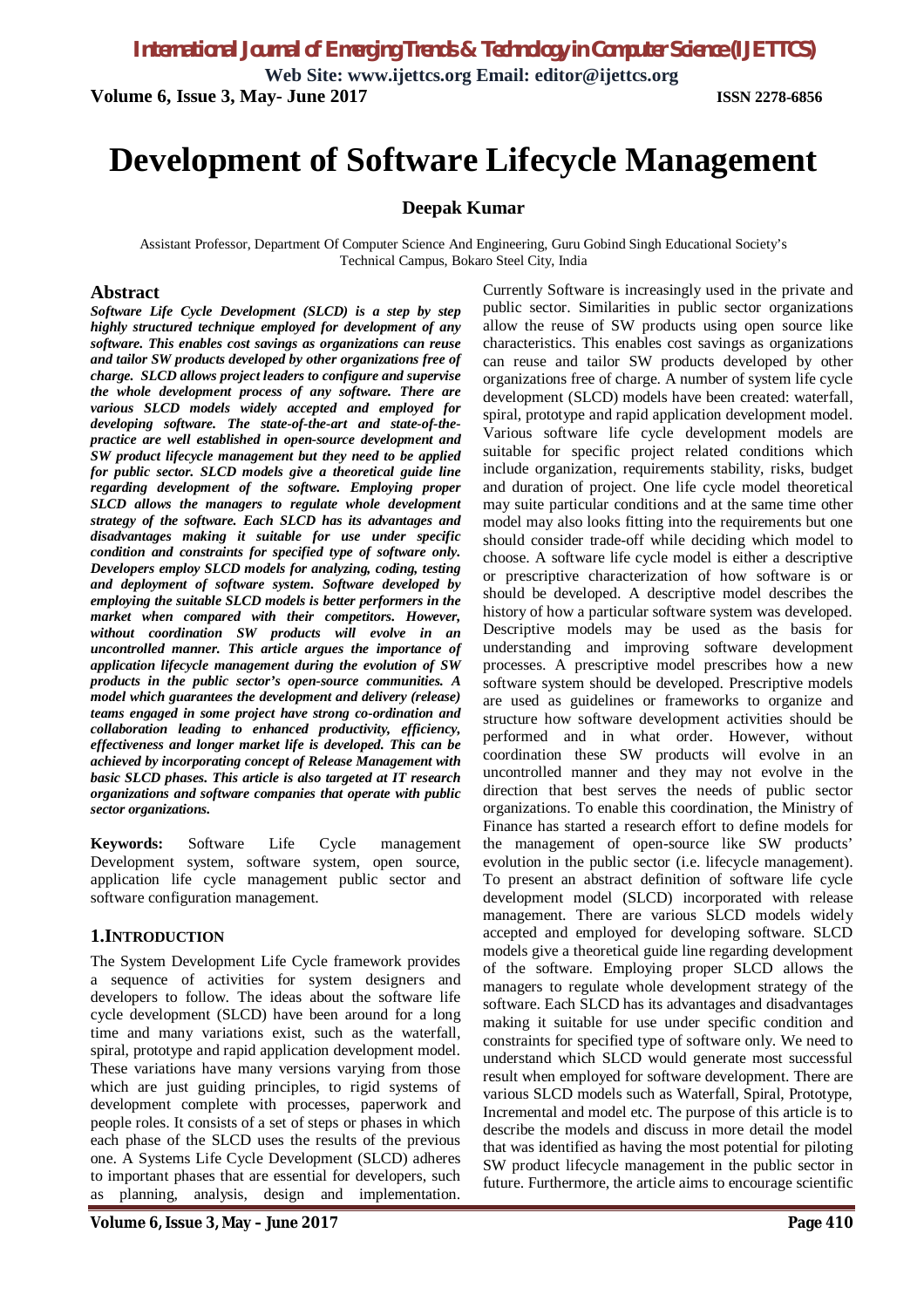**Web Site: www.ijettcs.org Email: editor@ijettcs.org Volume 6, Issue 3, May- June 2017 ISSN 2278-6856**

and professional discussion about the community-based management of open-source software in public sector.



#### **2.SOFTWARE SYSTEM RELATED WORK**

#### **WHAT IS SLCD**

The systems life cycle development (SLCD),also referred to as the application development life-cycle, is a term used in systems engineering, information systems and software engineering to describe a process for planning, creating, testing, and deploying an information system.

#### **Requirement Analysis**

Requirements analysis, also called requirements engineering, is the process of determining user expectations for a new or modified product. These features, called requirements, must be quantifiable, relevant and detailed. In software engineering, such requirements are often called functional specifications. Requirement analysis involves frequent communication with system users to determine specific feature expectations, resolution of conflict or ambiguity in requirements as demanded by the various users or groups of users, avoidance of feature creep and documentation of all aspects of the project development process from start to finish. Energy should be directed towards ensuring that the final system or product conforms to client needs rather than attempting to mold user expectations to fit the requirements. Requirements analysis is a team effort that demands a combination of hardware, software and human factors engineering expertise as well as skills in dealing with people.



#### **DESIGN**

Software design is the process of implementing software solutions to one or more sets of problems. One of the main components of software design is the software requirements analysis (SRA). SRA is a part of the software development process that lists specifications used in software engineering. It is the first step to move from the problem domain towards the solution domain. It is the most creative phase in Software Development Life Cycle. The goal of this phase is to transform the requirement specification into structure. The output of this phase is Software Design Document (SDD).



# **CODING**

Coding this phase Software Design Document (SDD) is converted into code by using some programming language. Coding conventions are a set of guidelines for a specific programming language that recommend programming style, practices, and methods for each aspect of a program written in that language. Coding conventions are only applicable to the human maintainers and peer reviewers of a software project. It is the logical phase of the Software Development Life Cycle. The output of this phase is program code.

### **TESTING**

Software testing is the process of evaluation a software item to detect differences between given input and expected output. Also to assess the feature of A software item. Testing assesses the quality of the product. Software testing is a process that should be done during the development process. In other words software testing is a verification and validation process. Effective testing will contribute to the delivery of high quality software products, more satisfied users, lower maintenance costs, and more accurate and reliable results.

#### **THE WATERFALL MODEL**

The Waterfall Model was first Process Model to be introduced. It is also referred to as a linear-sequential life cycle model. It is very simple to understand and use. In a waterfall model, each phase must be completed fully before the next phase can begin. This type of software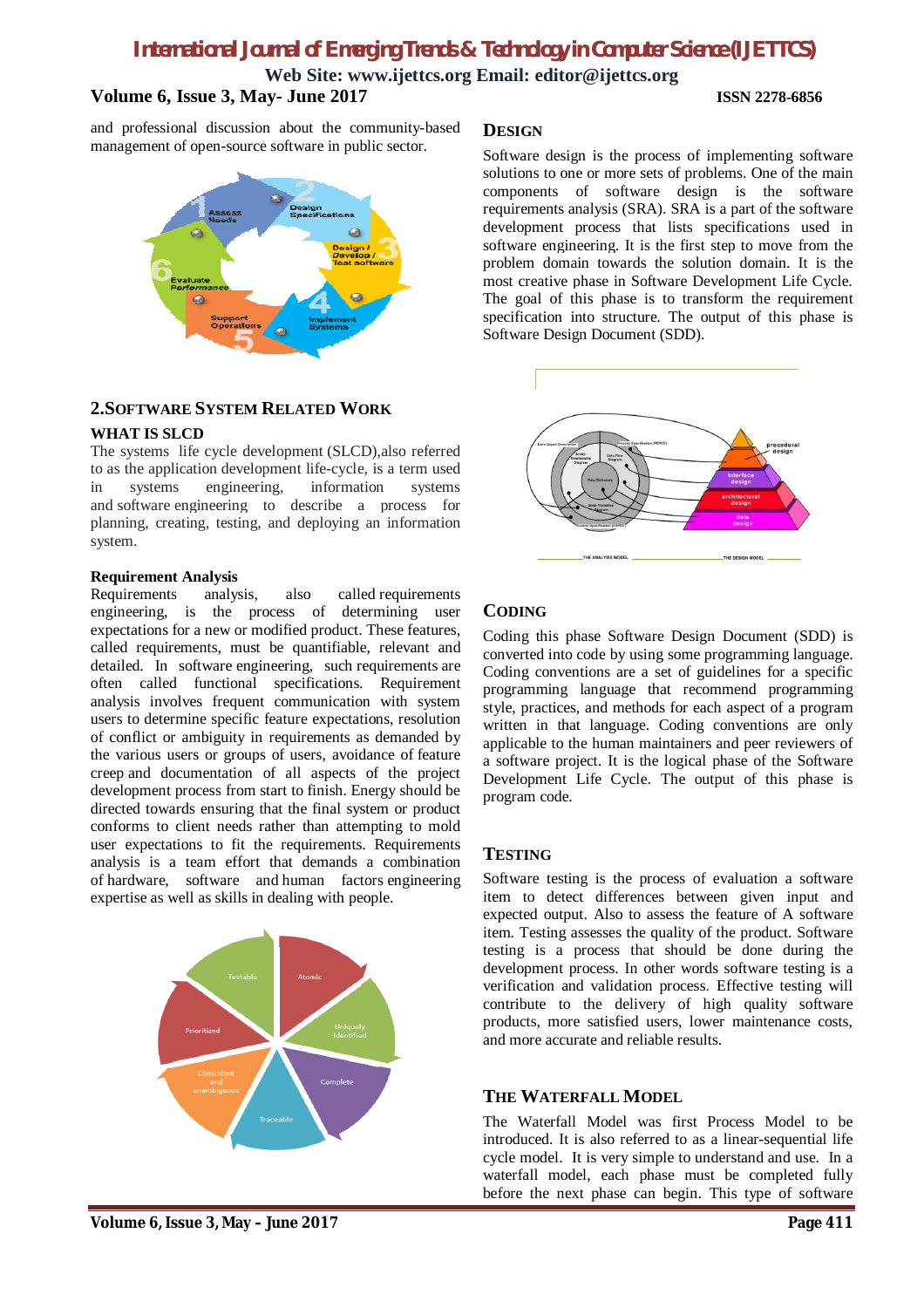#### **Web Site: www.ijettcs.org Email: editor@ijettcs.org Volume 6, Issue 3, May- June 2017 ISSN 2278-6856**

development model is basically used for the for the project which is small and there are no uncertain requirements. At the end of each phase, a review takes place to determine if the project is on the right path and whether or not to continue or discard the project. In this model software testing starts only after the development is complete. In waterfall model phases do not overlap.



#### **ADVANTAGES OF WATERFALL MODEL:**

- This model is simple and easy to understand and use.
- It is easy to manage due to the rigidity of the model – each phase has specific deliverables and a review process.
- In this model phases are processed and completed one at a time. Phases do not overlap.
- Waterfall model works well for smaller projects where requirements are very well understood.

#### **DISADVANTAGES OF WATERFALL MODEL:**

- Once an application is in the testing stage, it is very difficult to go back and change something that was not well-thought out in the concept stage.
- No working software is produced until late during the life cycle.
- High amounts of risk and uncertainty.
- Not a good model for complex and object-oriented projects.
- Poor model for long and ongoing projects.
- Not suitable for the projects where requirements are at a moderate to high risk of changing.

#### **WHEN TO USE THE WATERFALL MODEL:**

- This model is used only when the requirements are very well known, clear and fixed.
- Product definition is stable.
- Technology is understood.
- There are no ambiguous requirements Ample resources with required expertise are available freely The project is short.
- Very less customer interaction is involved during the development of the product. Once the product is ready then only it can be demoed to the end users.

Once the product is developed and if any failure occurs then the cost of fixing such issues are very high, because we need to update everywhere from document till the logic.

#### **REQUIREMENT ANALYSIS AND DEFINITION**

All possible requirements of the system to be developed are captured in this phase. Requirements are a set of functions and constraints that the end user (who will be using the system) expects from the system. The requirements are gathered from the end user at the start of the software development phase. These requirements are analyzed for their validity, and the possibility of incorporating the requirements in the system to be developed is also studied. Finally, a requirement specification document is created which serves the purpose of guideline for the next phase of the model.

#### **ADVANTAGES**

- Simple to understand and use.
- Easy to arrange tasks.
- Process and results are well documented.
- Each phase has specific deliverable and a review.
- Works well for projects where requirements are well understood.
- Works well when quality is more important than cost/schedule.

#### **DISADVANTAGES**

- It is difficult to measure progress within stages.
- Cannot accommodate changing requirements.
- No working software is produced until late in the life cycle.
- Risk and uncertainty is high with this process model.
- Adjusting scope during the life cycle can end a project

#### **OPEN-SOURCE SOFTWARE**

Open source software is computer software that has a source code available to the general public for use as is or with modifications. This software typically does not require a license fee. There are open source software applications for a variety of different uses such as office automation, web design, content management, operating systems, and communications. The key fact that makes open source software (OSS) different from proprietary software is its license. As copyright material, software is almost always licensed. The license indicates how the software may be used. OSS is unique in that it is always released under a license that has been certified to meet the criteria of the Open Source Definition. These criteria include the right to: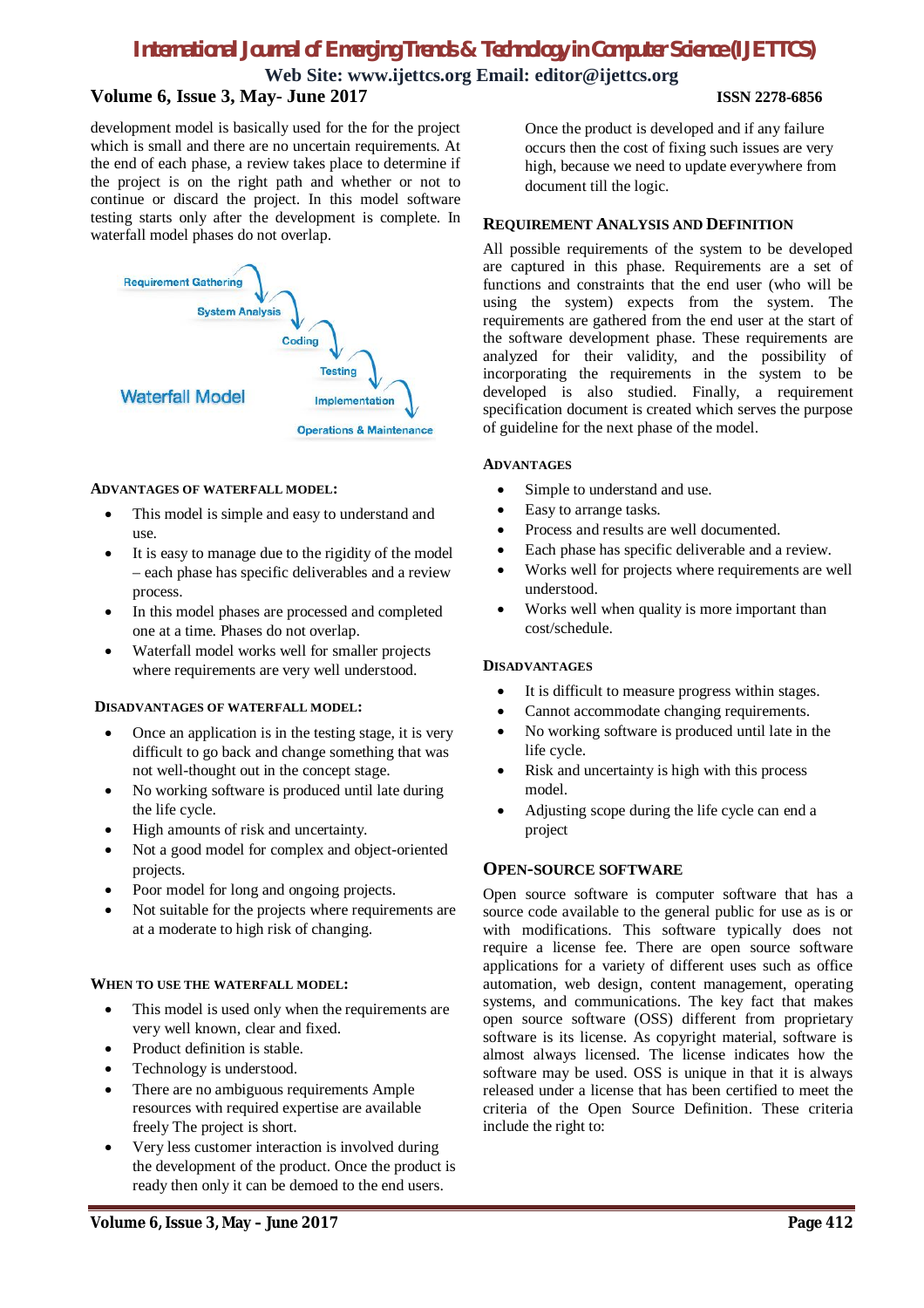**Web Site: www.ijettcs.org Email: editor@ijettcs.org**

#### **Volume 6, Issue 3, May- June 2017 ISSN 2278-6856**

- Redistribute the software without restriction;
- Access the source code;
- Modify the source code;
- Distribute the modified version of the software.

In contrast, creators of proprietary software usually do not make their source code available to others to modify. When considering the advantages of open source software you should consider the open source product itself. Open source products vary in quality. OSS software does not come with phone support or personalized e-mail support. However, there are commercial service providers who will provide support. If you need a lot of support, consider whether the overall costs of using an open source product will be higher than that of a proprietary product. Open source software is unique in that it is always released under a license that allows users to access, modify and redistribute the source code. Source code is a specialized language that allows software developers to create and modify computer programs. If you do not have legal access to the source code, then the program cannot be changed or moved to a different kind of computer.

The term "open source" (OS) encompasses both the intellectual property strategy and the development methodology for open-source software (OSS). Community-driven OSS has also gained a market share in computer software, such as operating systems (with the Linux operating system), professional software (MySQL, Apache, etc.) and desktop software like web browsers (Firefox, Chromium), office suites (Libre Office) and graphics software (GIMP). In these market segments and others, OSS competes with proprietary software as a free alternative. Although OSS can be acquired, usually with a lower price or no price at all, the costs of using and adopting OSS are not necessarily lower than those of proprietary software. OSS is developed within communities that consist of individuals (volunteers) and/or company members (or individuals from participating organizations). OSS development projects can be categorized into two subcategories: community-founded projects, launched by individuals, and sponsored projects, launched by commercial companies, government agencies or nonprofit-organizations.

Information and support are spread among the people in the community and more importantly; innovations are shared within the community [8]. The community-based software production and innovation method has also provided business opportunities, as companies have successfully formed business models around OSS.

The community-driven development method has also received some interest from organizations to be used as an internal development method, Wessel us provides a case where an internal open source (ISS) method is used in an organization, with some success. The business drivers of normal open-source software are however missing in this kind of activity, hence adopting an OSS community inside an organization is not a straight forward process.

#### **APPLICATION LIFE CYCLE MANAGEMENT PUBLIC SECTOR**

#### **SERVER-APPLICATION-SUPPORT ENGINEER**

Application lifecycle management (ALM) is the supervision of a software application from its initial planning through retirement. It also refers to how changes to an application are documented and tracked. ALM is a very broad term that reflects a change in attitude towards software development that is also expressed in the term Dev Ops. Dev Ops blends the tasks performed by a company's application development and systems operations teams. In the past, a development team might work independently using a waterfall development model and hand off the completed software application to an operations team for deployment and maintenance. Today, it is more likely that developers will use an agile model and remain involved with the application after deployment, working with business owners and operations to make incremental changes as needed.

There are many ALM tools available for tracking application changes. These range from dedicated ALM products that monitor an application from inception to completion, automatically sorting files into logical buckets as changes are noted, to simple wikis that require team members to record changes manually. There might be many issues that are likely to occur and will lead to reduce functionality of the software being developed. If these futuristic problems are identified and a help desk is stood against them then the efficiency and effectiveness of the software will increase manifolds. Thus server application support engineers' responsibility increases in early stages of SDLC as most of the requirements both functional and technical are identified and most likely problems that might associate with them are identified. Following are the two main functions being performed by the server application support engineers, Analyze Release Policy: Release policies are high-level statements of how releases are to be managed, organized, and performed in your environment. Policies include management goals, objectives, beliefs, and responsibilities. Use these topics to learn more about release policies and to learn how to view, create, and edit the policies.

Release policy purpose: Release policies are typically written at an overall strategy level. The management directives contained in a policy determine the way in which activities and tasks within a given release work-flow are performed.

View release policy: Use this procedure to view release policies that have been written and posted to the database. These policies provide guidelines for carrying out a release work-flow.

Create/Edit release policy: Use this topic to specify a link to a release policy that you have created or edited. After you create the link, the policy name and description are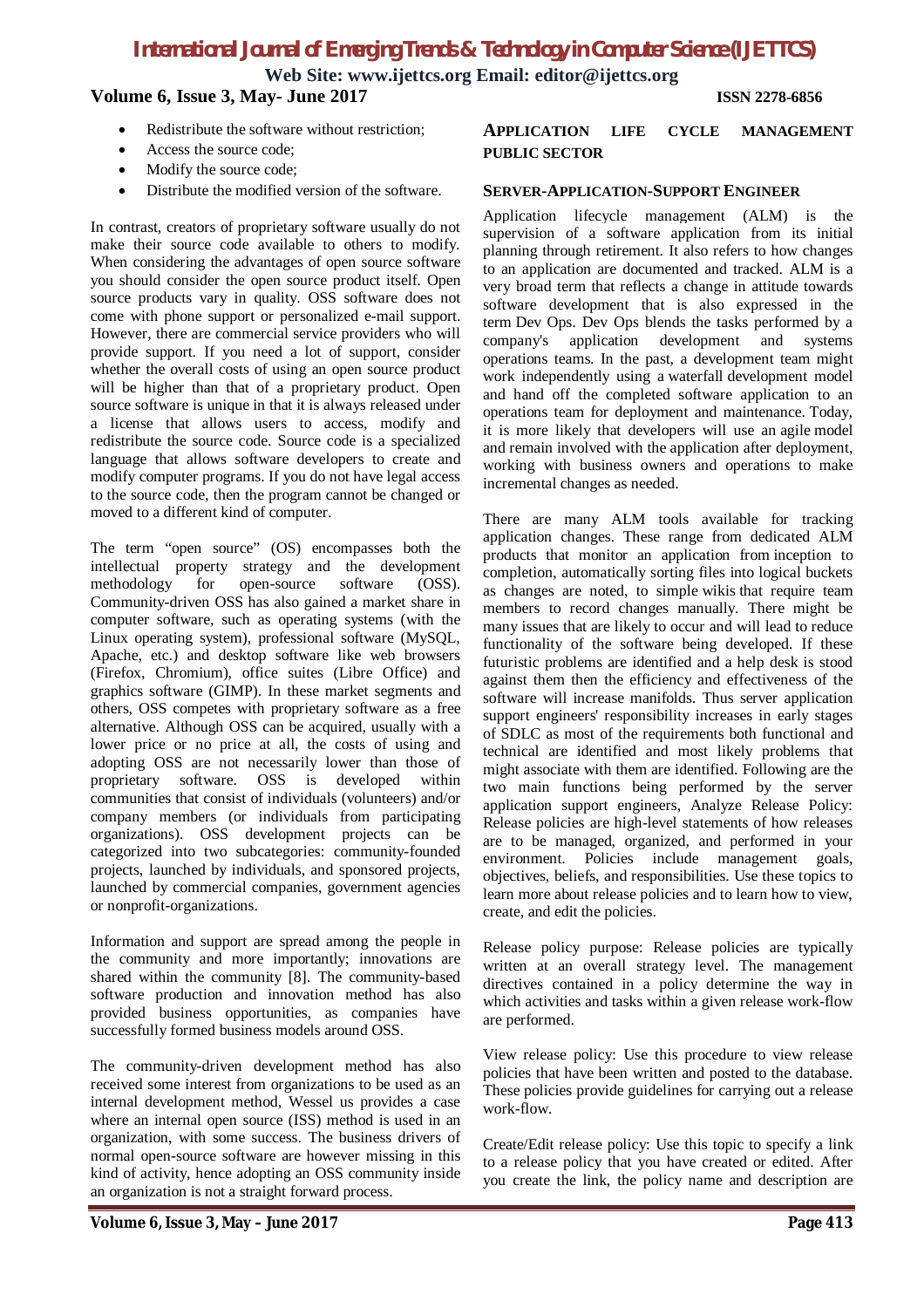**Web Site: www.ijettcs.org Email: editor@ijettcs.org**

#### **Volume 6, Issue 3, May- June 2017 ISSN 2278-6856**

displayed in the Release Policies table. The policy document can then be opened and reviewed by any user in your environment who is involved with IBM Tivoli Release Process Manager.

#### **Analyze Release Plan**

A release planning meeting is used to create a release plan which lays out the overall project. The release plan is then used to create iteration plan for each iteration release. It is important for technical people to make the technical decisions and business people to make the business decisions. Release planning has a set of rules that allows everyone involved with the project to make their own decisions. The rules define a method to negotiate a schedule everyone can commit to.

#### **SOFTWARE PRODUCT LIFECYCLE MANAGEMENT**

Continuous innovation, global collaboration, risk management in complex projects, and rapid technological changes are challenges that compel large and small enterprises to react by focusing on core competence, collaborating with partners in product design, engineering and production, or shifting part of the activities in low labor cost countries. Producing complex products in this scenario requires that information about product and process is accessible to the several actors in the value network such as partners, suppliers, and customers. The tendency is to use a PLM strategy to integrate people, processes, business systems, and information in order to manage the product development and support its lifecycle. PLM means product lifecycle management, and its value is increasing, especially for manufacturing, high technology, and service industries. In fact, today PLM is widely recognized as a business necessity for companies to become more innovative in order to meet current challenges such as product customization and traceability, growing competition, shorter product development and delivery times, globalization, tighter regulations, and legislation. Being an innovative business, it does not simply mean creating innovative products, but it also means improving the processes a company uses to realize its products and how it supports them using innovative approaches for a complete product lifecycle. In fact, the aim of PLM is to trace and manage all the activities and flows of data and information during the product development process and also during the actions of maintenance and support in order to identify a new business model that integrates engineering processes and different ICT tools. Working in this direction, PLM enables companies to satisfy the innovative needs of their business. Different ICT systems contain knowledge about the products (e.g., CAD, CAM, PDM, NC, and CM), and the PLM ones allow to integrate all of them. PLM systems are the enabling technology for PLM; they serve as a central hub for product data supporting the collaborative product design and development and the use and management of information in the whole network of actors (i.e., in an extended enterprise) involved in the realization of the product. Therefore, PLM is a holistic business

concept; it is both a business approach and a software solution, which during the last years has evolved from a set of engineering oriented tools into an enterprise-level solution. Looking at the literature and web sources, several definitions of PLM are actually available. These definitions have been designed in different contexts; they come from global consulting and research firms, online PLM communities, government agencies, technology and software vendors, universities and academic communities, worldwide PLM experts, and companies from various industries that have implemented a PLM project. All these definitions can be easily shared among industrial and academic definitions or depending on the emphasized perspective: some focused on technological applications, others on processes or strategies, but many of them are very similar.

#### **SOFTWARE CONFIGURATION MANAGEMENT**

Software configuration management (SCM) is a software engineering discipline consisting of standard processes and techniques often used by organizations to manage the changes introduced to its software products. SCM helps in identifying individual elements and configurations, tracking changes, and version selection, control, and base lining.

SCM is also known as software control management. SCM aims to control changes introduced to large complex software systems through reliable version selection and version control.

Software configuration management (SCM or S/W CM) is the task of tracking and controlling changes in the software, part of the larger cross-disciplinary field<br>of configuration management. SCM practices of configuration management. SCM include revision control and the establishment of baselines. If something goes wrong, SCM can determine what was changed and who changed it. If a configuration is working well, SCM can determine how to replicate it across many hosts.

The acronym "SCM" is also expanded as source configuration management process and software change and configuration management. However, "configuration" is generally understood to cover changes typically made by a system administrator.

#### **EXPLAINS SOFTWARE CONFIGURATION MANAGEMENT (SCM)**

SCM defines a mechanism to deal with different technical difficulties of a project plan. In a software organization, effective implementation of software configuration management can improve productivity by increased coordination among the programmers in a team. SCM helps to eliminate the confusion often caused by miscommunication among team members. The SCM system controls the basic components such as software objects, program code, test data,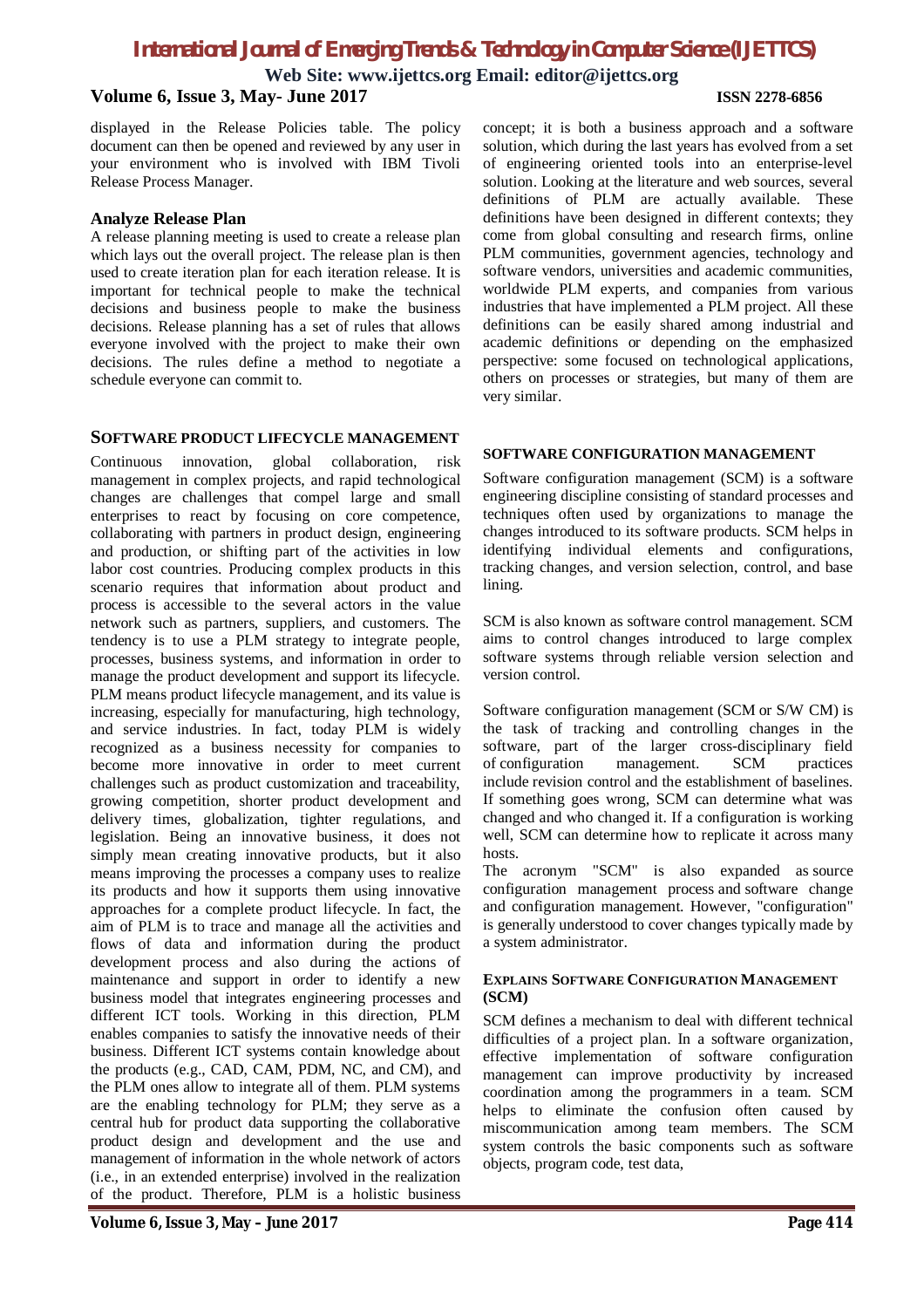**Web Site: www.ijettcs.org Email: editor@ijettcs.org**

## **Volume 6, Issue 3, May- June 2017 ISSN 2278-6856**

test output, design documents, and user manuals.

#### **THE SCM SYSTEM HAS THE FOLLOWING ADVANTAGES:**

- Reduced redundant work.
- Effective management of simultaneous updates.
- Avoids configuration-related problems.
- Facilitates team coordination.
- Helps in building management; managing tools used in builds.
- Defect tracking: It ensures that every defect has traceability back to its source.

#### **PURPOSES**

The goals of SCM are generally:

- Configuration identification Identifying configurations, configuration items and baselines.
- Configuration control Implementing a controlled change process. This is usually achieved by setting up a change control board whose primary function is to approve or reject all change requests that are sent against any baseline.
- Configuration status accounting Recording and reporting all the necessary information on the status of the development process.
- Configuration auditing Ensuring that configurations contain all their intended parts and are sound with respect to their specifying documents, including requirements, architectural specifications and user manuals.
- Build management Managing the process and tools used for builds.
- Process management Ensuring adherence to the organization's development process.
- Environment management Managing the software and hardware that host the system.
- Teamwork Facilitate team interactions related to the process.
- Defect tracking Making sure every defect has traceability back to the source.

With the introduction of cloud computing the purposes of SCM tools have become merged in some cases. The SCM tools themselves have become virtual appliances that can be instantiated as virtual machines and saved with state and version. The tools can model and manage cloud-based virtual resources, including virtual appliances, storage units, and software bundles. The roles and responsibilities of the actors have become merged as well with developers now being able to dynamically instantiate virtual servers and related resources.

#### **REFERENCES:**

- [1] Ian Sommerville, Software Engineering, Addison Wesley, 9th ed., 2010.
- [2] K., Sutherland, J., & Thomas, D. (2001). Manifesto for Agile software development. Retrieved from http://agilemanifesto.org
- [3] Bhalerao, S., Puntambekar, D., & Ingle, M. (2009). Generalizing Agile software development life cycle. International Journal on Computer Science and Engineering, 1(3), 222–226.
- [4] Boehm, B. (1988). A Spiral model of software development and enhancement. IEEE Computer, May 1988, pp. 61–72.
- [5] Boehm, B. (2000). Spiral development: experience, principles and refinements (Special Report CMU/SEI-2000-SR-008). Carnegie Mellon University.
- [6] Carr, M., & Verner, J. (1997). Prototyping and software development approaches. Department of Information Systems, Hong Kong: City University of Hong Kong.
- [7] Cockburn, A. (2008). Using both incremental and iterative development. STSC Cross Talk, 21(5), 27– 30.
- [8] Cohen, S., Dori, D., & de Uzi Haan, A. (2010). A software system development Life Cycle model for improved stakeholders' communication and collaboration. International Journal of Computers Communications & Control, 1, 23–44.
- [9] Stone, D., Jarrett, C., Woodroffe, M., & Minocha, S. (2005). Introducing user interface design. In D. Stone, C. Jarrett, M. Woodroffe, & S. Minocha (Eds.), User interface design and evaluation (pp. 3–24). San Francisco: Elsevier.
- [10] Durrani, Q. S., & Qureshi, S. A. (2012). Usability engineering practices in SDLC. Proceedings of the 2012 International Conference on Communications and Information Technology (ICCT) (pp. 319–324).
- [11] Mathur, S., & Malik, S. (2010). Advancements in the V-Model. International Journal of Computer Applications IJCA, 1(12), 30–35.
- [12] Munassar, N., & Govardhan, A. (2010a). Comparison between five models of software engineering. International Journal of Computer Science Issues, 7(5), 94–101.
- [13] Rahmany, N. (2012). The differences between life cycle models—Advantages and disadvantages. Retrieved from the state of the state of the state of the state of the state of the state of the state of the state of the state of the state of the state of the state of the state of the state of the state of the state of http://narbit.wordpress.com/2012/06/10/thedifferences-between-life-cyclemodels-advantages-anddisadvantages/
- [14] Richard H. Thayer, and Barry W. Boehm, "software engineering project management", Computer Society Press of the IEEE, pp.130, 1986.
- [15] Craig Larman and Victor Basili, "Iterative and Incremental Development: A Brief History", IEEE Computer, 2003.